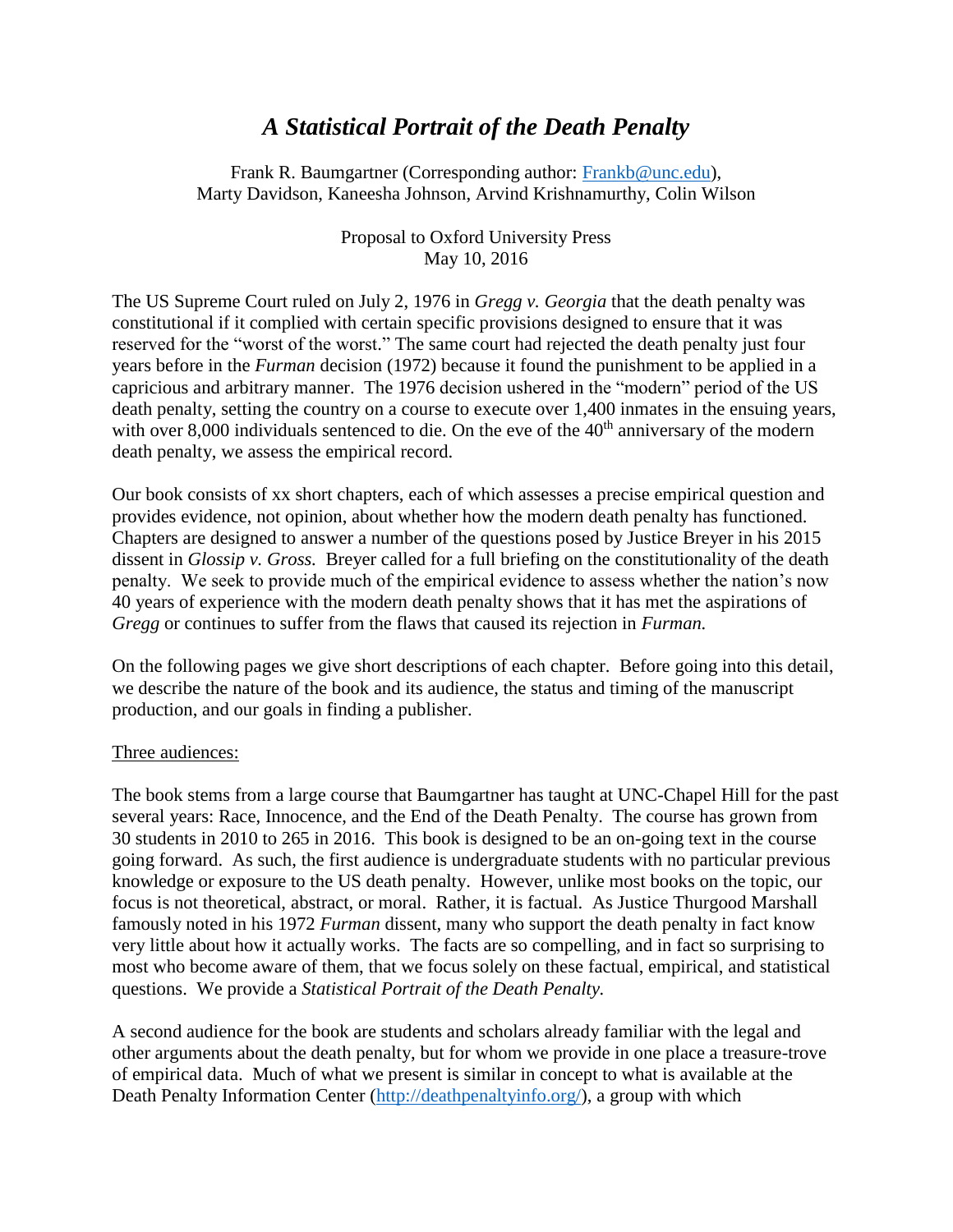Baumgartner has long collaborated. Similar to their mission, we seek simply to bring together into a single place a wide range of factual information, presented in simple tabular and graphical form, about the nation's practice with capital punishment. We believe this second audience will include members of the legal profession, advocates for and against the death penalty, students in criminal justice, law, political science, sociology, public health, and other fields.

A third audience is Justice Breyer and his colleagues on the court, as well as advocates seeking to influence the Court in anticipation of a future ruling on the matter. Geographic concentration, time spent on death row, equality in application of the death sentence across different jurisdictions, exonerations and reversals, the impact of mental illness, public opinion support, racial and gender disparities by inmate or victim, and evolving standards of decency have all been raised and will certainly be brought up to the Court in the near future. Justice Breyer cited Baumgartner's work on rates of reversal in his *Glossip* dissent. (Over 65 percent of all solemnly declared death sentences, in fact, are later overturned on appeal; fewer than 15 percent of all death sentences are later carried out. This is the kind of empirical fact that few know, but which we highlight in each chapter of the book.) So we know that empirical questions about the actual functioning of the modern death penalty system will be of interest. We therefore count the Court and its followers as an important audience for the book.

# Status and timing:

We include with this outline several chapters in close to final form. We have completed drafts of all the chapters and plan to revise them into a form similar to those included here over the summer of 2016. We plan to have the entire manuscript ready for final review before September 1, 2016. If comments from reviewers are available before then, we will incorporate our response and revisions based on those comments before submitting the final manuscript. In any case, we expect to have it available before the beginning of fall, 2016.

## The publisher we want:

Our goal is to have the book made available to the widest possible audience, at the lowest price to the purchaser. We want the royalties to be directed to the UNC Arts and Science Foundation to be held in an account to supplement the Richard J. Richardson Distinguished Professorship (Baumgartner's endowed chair), to be used for expenses associated with his class, in particular the evening speakers series. Thus, the book will be used to enhance the teaching mission of the university. Baumgartner's co-authors on the book are all currently (as of spring 2016) undergraduate students at UNC, and several of the individual chapters are co-authored with other students who have taken the class in the recent past. Thus, the book is a collective product of the class, and we expect to use it in the class in the future. In contrast to other books Baumgartner has done, in addition to reporting the results of important research, this book has both a broad teaching audience as well as a significant policy community audience. Therefore marketing to course adopters and beyond is a concern for us.

# Technical details: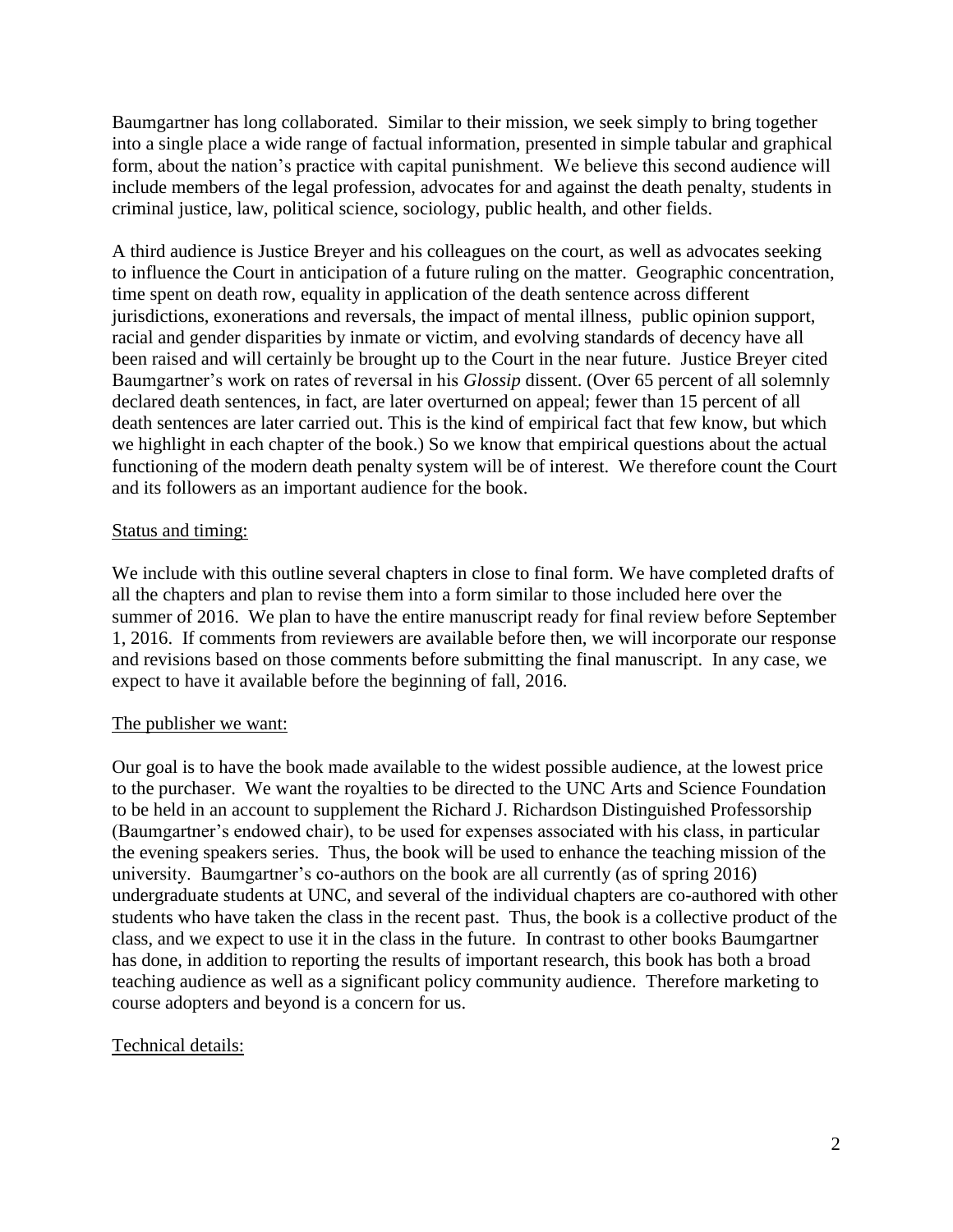Each chapter is approximately 15-20 pages in manuscript (double-spaced), and most contain several figures (300 dpi, png format), tables, or maps as appropriate. See the sample chapters for examples. Each chapter also contains suggested reading for further information. Detailed information including all the data used in the book, as well as supplemental materials associated with each individual chapter, will be made available on a web site to be hosted at Baumgartner's university web site. Expected length: Approximately xx,xxx words, xxx figures, xxx tables.

## Suggested reviewers:

Michael Radelet (University of Colorado, Sociology; [michael.radelet@colorado.edu\)](mailto:michael.radelet@colorado.edu) Samuel Gross (University of Michigan, Law; [srgross@umich.edu\)](mailto:srgross@umich.edu) Jeffrey Fagan (Columbia University, Law; [jeffrey.fagan@columbia.edu\)](mailto:jeffrey.fagan@columbia.edu) Robert Dunham (Death Penalty Information Center, DPIC; [rdunham@deathpenaltyinfo.org\)](mailto:rdunham@deathpenaltyinfo.org) Richard Dieter (DPIC, emeritus; [rdieter@rdietercommunications.com\)](mailto:rdieter@rdietercommunications.com) Rob Smith (UNC Law / Eighth Amendment Project; [rsmith@8thamendment.org\)](mailto:rsmith@8thamendment.org) Brandon Garrett (Virginia Law School; [bgarrett@virginia.edu\)](mailto:bgarrett@virginia.edu) Lee Kovarsky (Maryland Law School; [lkovarsky@law.umaryland.edu\)](mailto:lkovarsky@law.umaryland.edu)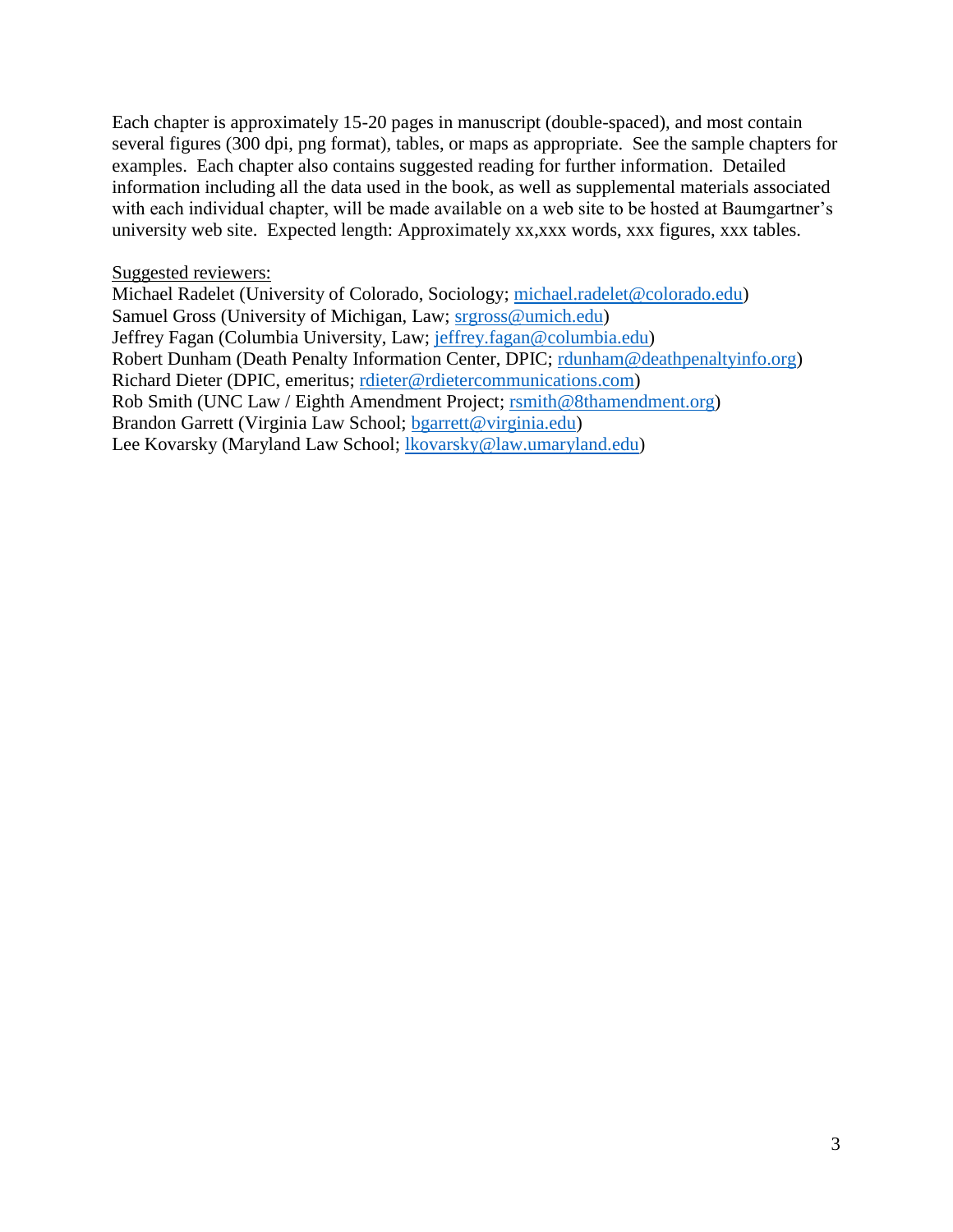## Chapter Outlines

## Chapter 1. *Furman, Gregg*, and the Creation of the Modern Death Penalty

This chapter reviews the Court decisions in 1972 and 1976, which eliminated and reinstated the death penalty respectively. In addition, it examines the constitutional "sweet spot" that the Court effectively created: *Furman* rejected the death penalty based on its arbitrary and capricious application, and *Gregg* affirmed it largely based on procedural safeguards designed to ensure its limited application only to a narrow category of "worst of the worst" offenders. The chapter reviews these issues as well as the rapid legislative response to *Furman* during which 37 states revised their existing capital laws to come into compliance with the Court's new standards. Finally, the chapter reviews the growth in use of the death penalty, showing trends in death sentences and executions nationally from 1976 through 2015.

## Chapter 2. The Capital Punishment Process.

This chapter reviews the procedural ways in which "death is different." It reviews the procedural steps in a capital trial from the decision to proceed capitally through conviction, the penalty phase, direct appeals through the state and federal system, and the *habeas* system. It introduces the reader to the language and terminology of capital punishment, with a focus on procedure and appellate review.

## Chapter 3. Homicide in America

We start our empirical section with a review of homicide statistics. All capital cases have at their core a homicide, so we start with a review of how many such crimes there are; how the U.S. compares to other countries; who commits homicide; who are the victims; how these offender-victim categories interact; and where the homicides occur. The chapter uses official US Department of Justice statistics to make clear how violent our country is compared to others, how homicides are typically committed by young men, how the victims and perpetrators are typically of the same race, and how different regions of the country show dramatically different homicide rates per population. This chapter forms a baseline from which we can compare cases which lead to execution, as these are far from a random sample whether based on race, gender, or geography.

## Chapter 4. Comparing Homicides with Execution Cases

Following a similar format to the previous chapter, we focus here on the 1,422 cases since 1976 where an execution has occurred. Which types of offender-victim combinations were most common, compared to homicides overall? We show rates of execution per homicide by the race and gender of the offender and the victim. Our findings clearly point to the overwhelming impact of the race and gender of the victim, regardless of the offender. Crimes against White females are much more likely to lead to execution, though even within that category this represents less than two percent of all homicides. Crimes against Black males, the group we showed in the previous chapter to be the most common victims of homicide, are punished by death only in infinitesimal proportions. We also note the extreme rarity of executions, with just 1,422 cases, but over 700,000 homicides in the 40 years since *Gregg.*

## Chapter 5. Which Crimes Are Capital Eligible, and is Death Reserved for the Worst Offenders?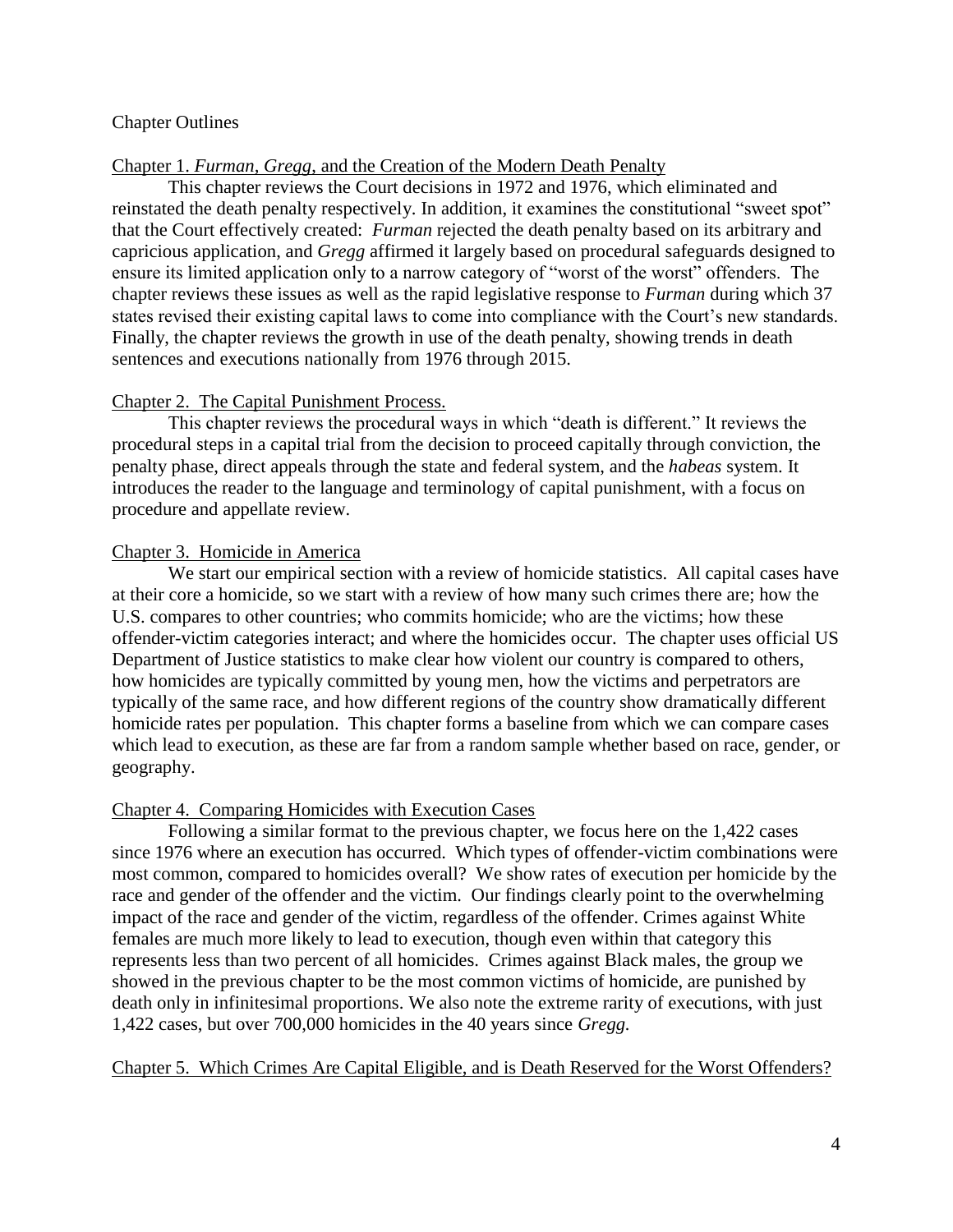This chapter reviews the state laws on which crimes are deemed eligible for capital punishment. It documents the wide variety of laws and some of the idiosyncratic elements of many of them. It clearly distinguishes between those states with relatively narrowly defined classes of capital crimes and those with broad definitions leaving considerable discretion to the prosecutor (e.g., "especially heinous," "felony murder" [e.g., a homicide committed during the commission of another felony, such as a robbery], or "lying in wait" statutes which make large percentages of all homicides death-eligible.

We also review the evidence as to whether the death penalty is reserved for the "worstof-the-worst" by looking at particular cases where notable or heinous crimes were not followed by a death sentence. The killer of Martin Luther King, Jr., for example, was not sentenced to death. Neither was the Unabomber, nor was James Holmes, the Aurora, Colorado mass killer. We also review various Baldus-type studies that rated various homicides by degree of heinousness to see if death was reserved for those with the most heinous crimes. Most notably on that score, the recent Donohue study of Connecticut comprehensively assessed the heinousness of every death-eligible homicide in that state, allowing an assessment of whether death is strongly associated with heinousness.

## Chapter 6. Which Jurisdictions Execute and Which Ones Don't?

We compare the states as well as the counties by the frequency with which they execute. We compare this to homicides as well. We demonstrate that the extremely high concentration of executions in just a few states and even in a few counties within the executing states cannot statistically be associated with homicides and that it is the result of a self-reinforcing process whereby the counties have self-separated into a large group which never executes (indeed, only 15 percent of all U.S. counties have had even a single execution in the 40 years since *Gregg*), and a few which have come to execute dozens of times, or, in the case of Houston Texas, more than any other U.S. state.

#### Chapter 7. How Long Does It Take?

Based on a comprehensive analysis of every execution, we compare the date of the crime to those of the death sentence and the execution. We show dramatic and consistent increases over time in the delays before execution and show that this is not due to the time between the crime and the death sentence; rather, it is exclusively due to time after the death sentence. We show some important differences across states here as well, foreshadowing differences in rates of reversal which differ dramatically by state, the focus on the next chapter.

#### Chapter 8. How Often Are Death Sentences Overturned?

Based on comprehensive U.S. BJS data on the outcomes of all death sentences since 1973, we show the surprisingly high rate at which they are reversed. Further, we compare the 50 states on their rates of reversal.

#### Chapter 9. How Often Are People Exonerated From Death Row?

We review the impact of innocence on the death penalty by focusing on the 156 cases where death row inmates have been exonerated. The previous chapter allows us to note the outcomes of all death sentences, and here we focus on that subset of inmates who are completely exonerated.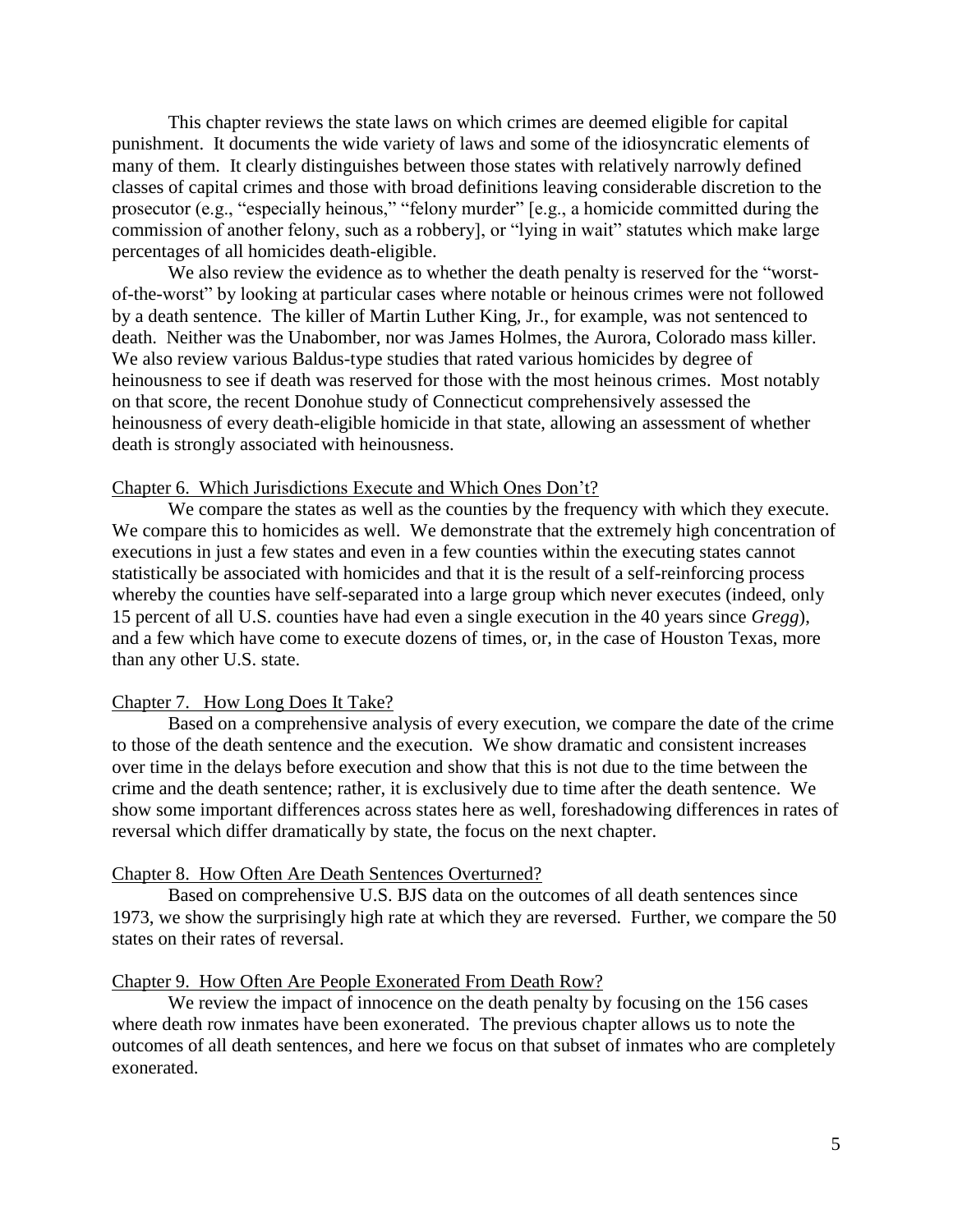#### Chapter 10. How Are The Executions Carried Out?

We review the changing methods of execution, showing how each method has grown out of favor over time and how innovators have developed ever-more-promising methods with the hope of developing a "more humane" method of death. We review how often cases have been botched, ranging from the first electrocution to the most recent controversies surrounding lethal injection drugs and their availability.

## Chapter 11. How Often Are Scheduled Executions Delayed or Cancelled?

We focus here on stays of execution. Some states, such as Pennsylvania, routinely issue death warrants in spite of the fact that they rarely carry out an execution. Increasingly, even Texas sees delays or dates of execution which are cancelled, sometimes at the last minute. Troy Davis, executed by the state of Georgia in 2011, faced three execution dates before his execution was carried out, and that execution was in doubt up to the last minute, as attorneys sought relieve at the U.S. Supreme Court. We present statistics on delays and cancellations as well as illustrative cases studies about the uncertainty of many executions and discuss the torture element of such uncertainty.

## Chapter 12. Mental Illness and Death Row

Inmates sentenced to death or executed are much more likely than the general public to have severe mental illness at the time of their trial, and further numbers develop illnesses as a result of the trauma of a death sentence or years on death row. We review these numbers here based on new research on the prevalence of mental illness among all those inmates executed since 2000. As an important element of mental illness is suicidal ideation or attempts at suicide, we also pay attention to that segment of the executed population which "volunteered" for execution, about ten percent of the total. Finally, we document how many executed inmates have been veterans of the U.S. armed forces and the possible role of post-traumatic stress in these cases. The U.S. Supreme Court ruled in *Atkins* (2002) that the execution of those with intellectual disabilities is unconstitutional. Many forms of mental illness are theoretically supposed to be mitigating factors in the penalty phase of a trial. However, some elements, such as "future dangerousness" may in fact be interpreted as aggravators. In this chapter, we document the very high incidence of mental illness among those executed.

#### Chapter 13. How Deep Is Public Support for the Death Penalty?

We develop new indicators of aggregate public opinion over time, based on those earlier developed in Baumgartner et al.'s 2008 book which explored this in detail. Based on over 450 national surveys, we show the rise, then the decline in national support for the death penalty, and show the surprisingly high correlation between opinion and death sentences; is the death penalty supposed to be related to the heinousness of the crime, or the state of public opinion? Finally, we pay special attention to the geographic distribution of opinion. Making use of a new database of 25 Gallup Polls since the 1990s, we develop new estimates of state-by-state opinion on the death penalty, and show that there is virtually no relation between opinion and executions. We explore this in more detail by looking at variation within the state of Texas, using a series of Texas Polls conducted by the University of Houston; these show that public opinion in Houston is actually less supportive of the death penalty than in other areas of Texas.

#### Chapter 14. Why Does The Death Penalty Cost So Much?